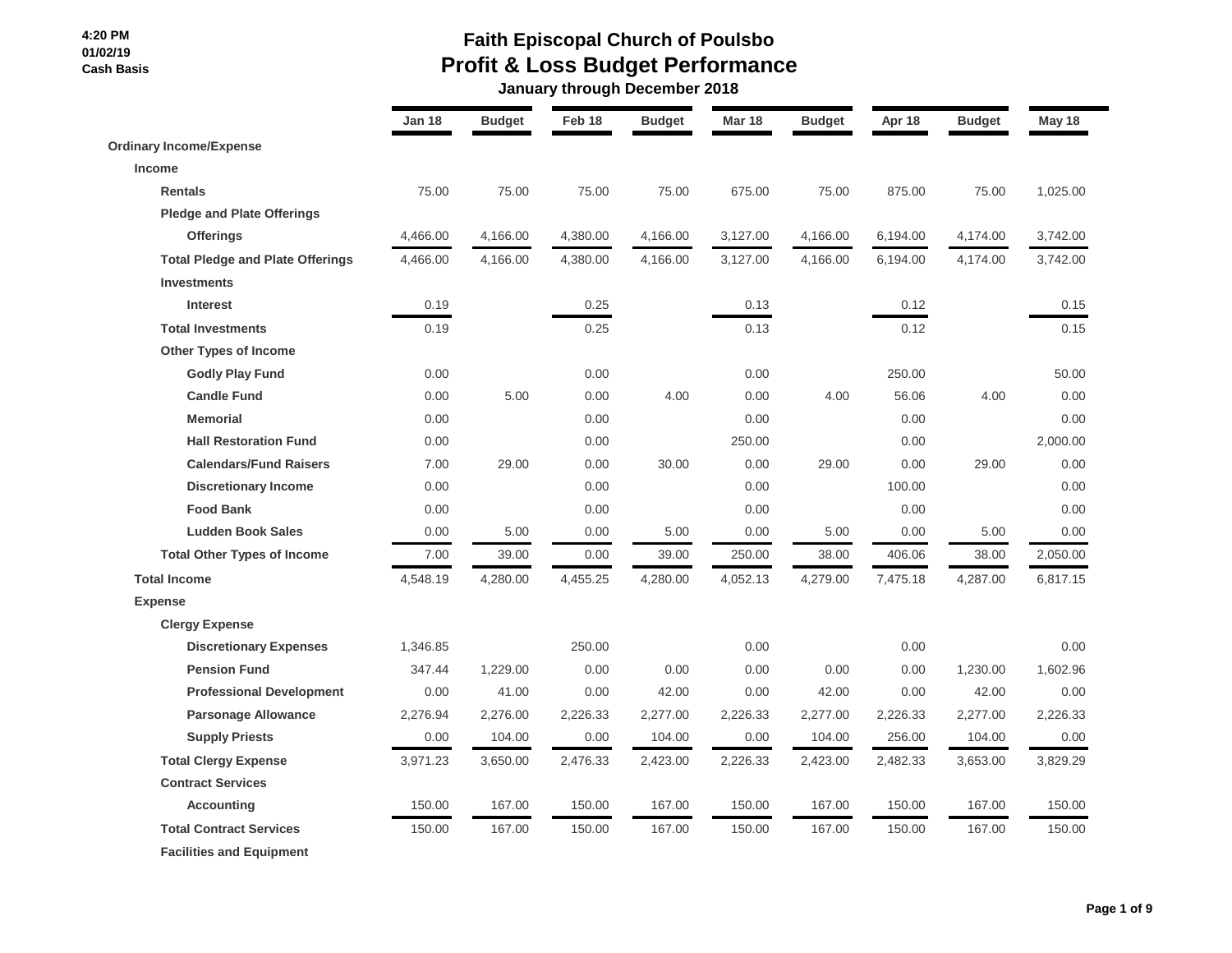|                                       | Jan 18   | <b>Budget</b> | Feb 18   | <b>Budget</b> | <b>Mar 18</b> | <b>Budget</b> | Apr 18 | <b>Budget</b> | May 18   |
|---------------------------------------|----------|---------------|----------|---------------|---------------|---------------|--------|---------------|----------|
| Landscaping                           | 0.00     | 333.00        | 0.00     | 334.00        | 0.00          | 333.00        | 0.00   | 333.00        | 385.00   |
| <b>Equipment</b>                      | 0.00     |               | 0.00     |               | 0.00          |               | 0.00   |               | 0.00     |
| <b>Security System</b>                | 0.00     | 75.00         | 0.00     | 75.00         | 0.00          | 75.00         | 0.00   | 75.00         | 0.00     |
| <b>Building Maintenance</b>           | 0.00     | 167.00        | 1,140.66 | 167.00        | 502.68        | 167.00        | 0.00   | 165.00        | 0.00     |
| <b>Public Utilities</b>               |          | 239.00        |          | 239.00        | 232.49        |               |        | 239.00        | 235.33   |
|                                       | 224.03   |               | 228.98   |               |               | 239.00        | 233.56 |               |          |
| <b>Electric</b>                       | 233.00   | 233.00        | 233.00   | 233.00        | 233.00        | 233.00        | 233.00 | 233.00        | 233.00   |
| Gas                                   | 507.36   | 290.00        | 347.33   | 290.00        | 474.85        | 290.00        | 270.65 | 290.00        | 107.29   |
| <b>Property/Liability Insurace</b>    | 0.00     | 113.00        | 345.75   | 113.00        | 0.00          | 114.00        | 0.00   | 113.00        | 345.75   |
| <b>Total Facilities and Equipment</b> | 964.39   | 1,450.00      | 2,295.72 | 1,451.00      | 1,443.02      | 1,451.00      | 737.21 | 1,448.00      | 1,306.37 |
| <b>Operations</b>                     |          |               |          |               |               |               |        |               |          |
| <b>License/Permit Fees</b>            | 0.00     |               | 0.00     |               | 0.00          |               | 0.00   |               | 0.00     |
| <b>Calendar/Fund Raising Expense</b>  | 0.00     | 0.00          | 0.00     | 0.00          | 0.00          | 0.00          | 0.00   | 0.00          | 0.00     |
| <b>Printing/Copying</b>               | 238.60   | 217.00        | 159.58   | 215.00        | 175.10        | 217.00        | 415.02 | 215.00        | 58.80    |
| <b>Advertising</b>                    | 35.75    | 38.00         | 35.25    | 39.00         | 35.25         | 38.00         | 35.25  | 39.00         | 35.25    |
| <b>Bank Fees</b>                      | 0.00     |               | 0.00     |               | 0.00          |               | 0.00   |               | 0.00     |
| <b>Diocesan Assessment</b>            | 1,597.43 | 625.00        | 682.20   | 625.00        | 682.20        | 625.00        | 513.73 | 625.00        | 1,106.28 |
| <b>Office/General Supplies</b>        | 0.00     | 29.00         | 126.20   | 29.00         | 100.00        | 31.00         | 0.00   | 29.00         | 50.00    |
| <b>Total Operations</b>               | 1,871.78 | 909.00        | 1,003.23 | 908.00        | 992.55        | 911.00        | 964.00 | 908.00        | 1,250.33 |
| <b>Parish Life</b>                    | 0.00     |               | 0.00     |               | 0.00          |               | 50.00  |               | 154.64   |
| <b>Outreach</b>                       |          |               |          |               |               |               |        |               |          |
| <b>Sharenet (Food Bank)</b>           | 0.00     | 0.00          | 0.00     | 0.00          | 0.00          | 0.00          | 0.00   | 0.00          | 0.00     |
| <b>Fishline</b>                       | 0.00     | 41.00         | 0.00     | 42.00         | 0.00          | 41.00         | 0.00   | 41.00         | 0.00     |
| <b>Total Outreach</b>                 | 0.00     | 41.00         | 0.00     | 42.00         | 0.00          | 41.00         | 0.00   | 41.00         | 0.00     |
| Worship                               |          |               |          |               |               |               |        |               |          |
| <b>Supplies</b>                       | 0.00     | 17.50         | 0.00     | 17.50         | 0.00          | 17.50         | 0.00   | 17.50         | 0.00     |
| <b>Altar Guild</b>                    | 0.00     |               | 0.00     |               | 31.85         |               | 0.00   |               | 83.75    |
| <b>Flowers</b>                        | 0.00     | 41.00         | 0.00     | 42.00         | 0.00          | 41.00         | 0.00   | 42.00         | 0.00     |
| <b>Total Worship</b>                  | 0.00     | 58.50         | 0.00     | 59.50         | 31.85         | 58.50         | 0.00   | 59.50         | 83.75    |
| <b>BC Retreat</b>                     | 0.00     | 0.00          | 0.00     | 100.00        | 0.00          | 0.00          | 0.00   | 0.00          | 0.00     |
| <b>Convention</b>                     | 0.00     | 0.00          | 0.00     | 0.00          | 0.00          | 0.00          | 0.00   | 200.00        | 0.00     |
| <b>Staff Expense</b>                  |          |               |          |               |               |               |        |               |          |
| <b>L&amp;I Quarter Tax</b>            | 66.19    | 66.00         | 0.00     | 0.00          | 0.00          | 0.00          | 61.82  | 66.00         | 0.00     |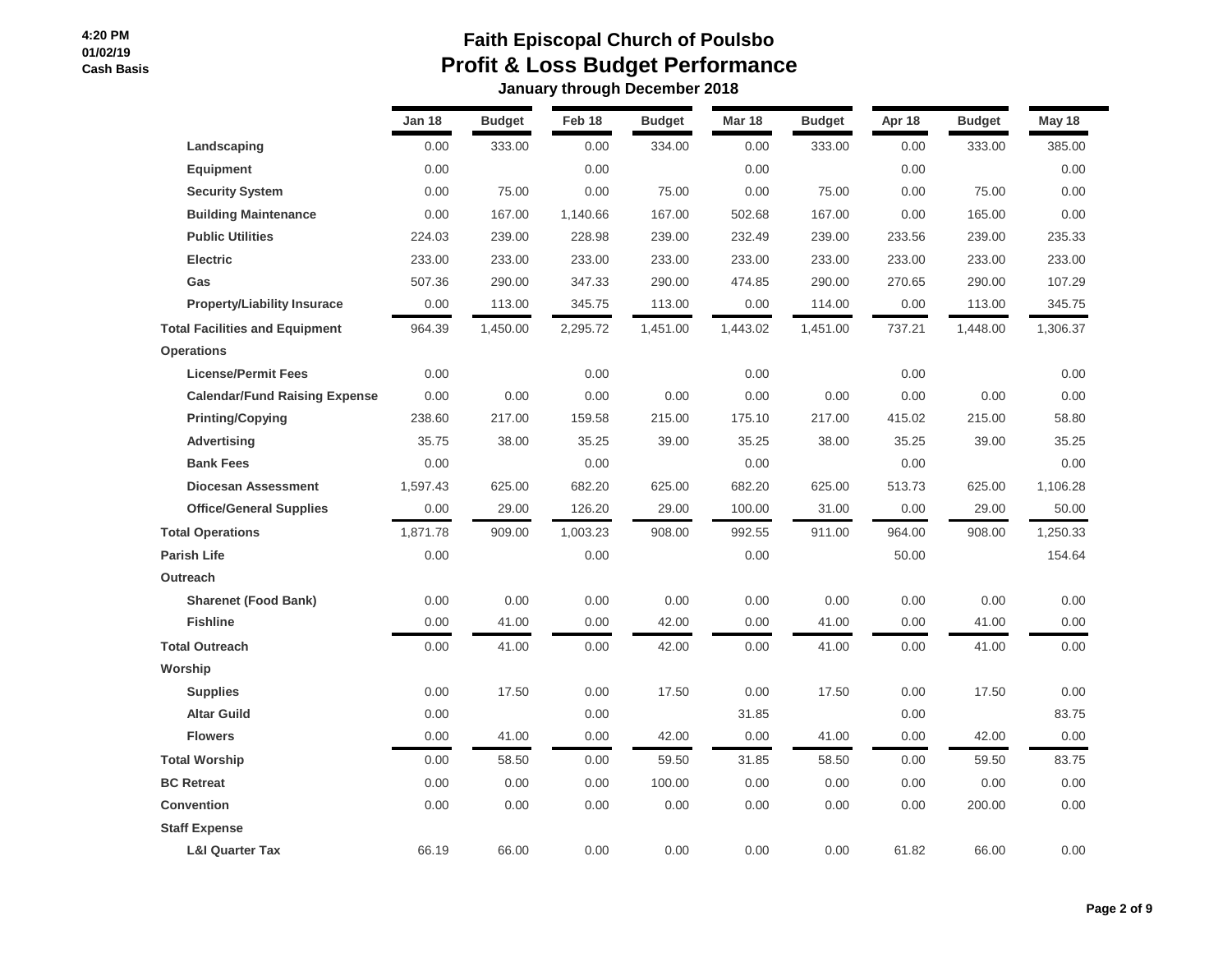|                              | <b>Jan 18</b> | <b>Budget</b> | Feb 18      | <b>Budget</b> | <b>Mar 18</b> | <b>Budget</b> | Apr 18    | <b>Budget</b> | May 18      |  |
|------------------------------|---------------|---------------|-------------|---------------|---------------|---------------|-----------|---------------|-------------|--|
| <b>Musician</b>              | 400.00        | 500.00        | 400.00      | 500.00        | 600.00        | 500.00        | 500.00    | 500.00        | 400.00      |  |
| <b>Total Staff Expense</b>   | 466.19        | 566.00        | 400.00      | 500.00        | 600.00        | 500.00        | 561.82    | 566.00        | 400.00      |  |
| <b>Total Expense</b>         | 7,423.59      | 6,841.50      | 6,325.28    | 5,650.50      | 5,443.75      | 5,551.50      | 4,945.36  | 7,042.50      | 7,174.38    |  |
| <b>Net Ordinary Income</b>   | $-2,875.40$   | $-2,561.50$   | $-1,870.03$ | $-1,370.50$   | $-1,391.62$   | $-1,272.50$   | 2,529.82  | $-2,755.50$   | $-357.23$   |  |
| <b>Other Income/Expense</b>  |               |               |             |               |               |               |           |               |             |  |
| <b>Other Expense</b>         |               |               |             |               |               |               |           |               |             |  |
| <b>Capital Expense</b>       |               |               |             |               |               |               |           |               |             |  |
| <b>Nursery</b>               | 0.00          |               | 0.00        |               | 0.00          |               | 379.13    |               | 528.00      |  |
| <b>Sound System</b>          | 0.00          |               | 0.00        |               | 0.00          |               | 0.00      |               | 640.72      |  |
| <b>Equipment/Renovations</b> | 0.00          | 292.00        | 0.00        | 290.00        | 0.00          | 292.00        | 0.00      | 292.00        | 0.00        |  |
| <b>Hall Restoration</b>      | 0.00          | 583.00        | 284.38      | 584.00        | 0.00          | 583.00        | 0.00      | 584.00        | 0.00        |  |
| <b>Total Capital Expense</b> | 0.00          | 875.00        | 284.38      | 874.00        | 0.00          | 875.00        | 379.13    | 876.00        | 1,168.72    |  |
| <b>Total Other Expense</b>   | 0.00          | 875.00        | 284.38      | 874.00        | 0.00          | 875.00        | 379.13    | 876.00        | 1,168.72    |  |
| <b>Net Other Income</b>      | 0.00          | $-875.00$     | $-284.38$   | $-874.00$     | 0.00          | $-875.00$     | $-379.13$ | $-876.00$     | $-1,168.72$ |  |
| Net Income                   | $-2,875.40$   | $-3,436.50$   | $-2,154.41$ | $-2,244.50$   | $-1,391.62$   | $-2,147.50$   | 2,150.69  | $-3,631.50$   | $-1,525.95$ |  |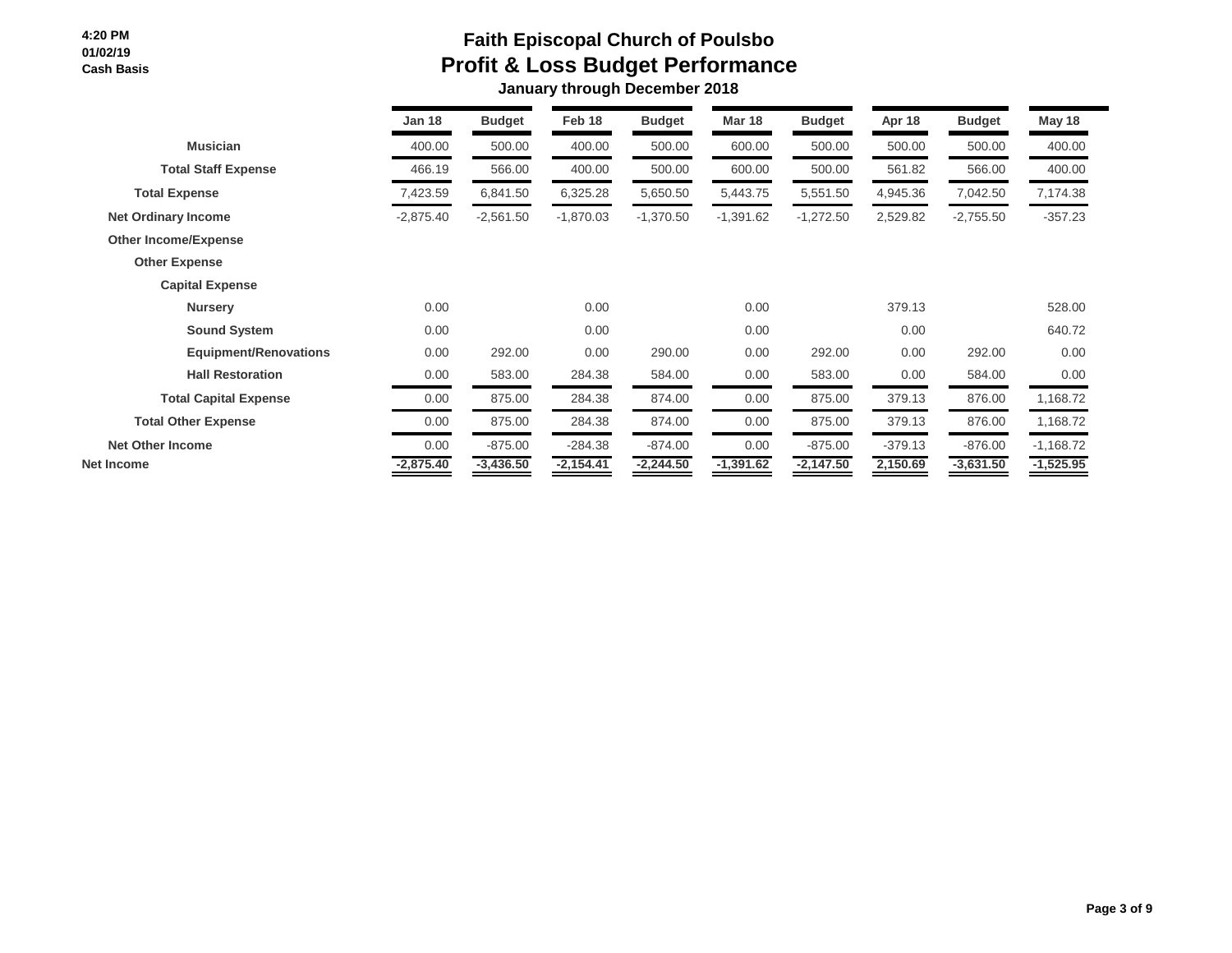# **Faith Episcopal Church of Poulsbo Profit & Loss Budget Performance**

 **January through December 2018**

|                                         | <b>Budget</b> | Jun 18   | <b>Budget</b> | <b>Jul 18</b> | <b>Budget</b> | Aug 18   | <b>Budget</b> | Sep 18   | <b>Budget</b> |
|-----------------------------------------|---------------|----------|---------------|---------------|---------------|----------|---------------|----------|---------------|
| <b>Ordinary Income/Expense</b>          |               |          |               |               |               |          |               |          |               |
| <b>Income</b>                           |               |          |               |               |               |          |               |          |               |
| <b>Rentals</b>                          | 75.00         | 800.00   | 75.00         | 950.00        | 75.00         | 859.00   | 75.00         | 860.00   | 75.00         |
| <b>Pledge and Plate Offerings</b>       |               |          |               |               |               |          |               |          |               |
| <b>Offerings</b>                        | 4,166.00      | 2,876.00 | 4,166.00      | 4,800.00      | 4,166.00      | 3,566.00 | 4,166.00      | 3,322.25 | 4,166.00      |
| <b>Total Pledge and Plate Offerings</b> | 4,166.00      | 2,876.00 | 4,166.00      | 4,800.00      | 4,166.00      | 3,566.00 | 4,166.00      | 3,322.25 | 4,166.00      |
| <b>Investments</b>                      |               |          |               |               |               |          |               |          |               |
| <b>Interest</b>                         |               | 0.13     |               | 0.15          |               | 0.08     |               | 0.10     |               |
| <b>Total Investments</b>                |               | 0.13     |               | 0.15          |               | 0.08     |               | 0.10     |               |
| Other Types of Income                   |               |          |               |               |               |          |               |          |               |
| <b>Godly Play Fund</b>                  |               | 0.00     |               | 0.00          |               | 0.00     |               | 0.00     |               |
| <b>Candle Fund</b>                      | 4.00          | 0.00     | 5.00          | 0.00          | 4.00          | 0.00     | 4.00          | 0.00     | 4.00          |
| <b>Memorial</b>                         |               | 0.00     |               | 0.00          |               | 0.00     |               | 119.00   |               |
| <b>Hall Restoration Fund</b>            |               | 0.00     |               | 0.00          |               | 0.00     |               | 0.00     |               |
| <b>Calendars/Fund Raisers</b>           | 29.00         | 0.00     | 29.00         | 0.00          | 30.00         | 0.00     | 29.00         | 0.00     | 29.00         |
| <b>Discretionary Income</b>             |               | 0.00     |               | 0.00          |               | 0.00     |               | 0.00     |               |
| <b>Food Bank</b>                        |               | 0.00     |               | 0.00          |               | 0.00     |               | 0.00     |               |
| <b>Ludden Book Sales</b>                | 5.00          | 0.00     | 5.00          | 0.00          | 5.00          | 0.00     | 5.00          | 0.00     | 5.00          |
| <b>Total Other Types of Income</b>      | 38.00         | 0.00     | 39.00         | 0.00          | 39.00         | 0.00     | 38.00         | 119.00   | 38.00         |
| <b>Total Income</b>                     | 4,279.00      | 3,676.13 | 4,280.00      | 5,750.15      | 4,280.00      | 4,425.08 | 4,279.00      | 4,301.35 | 4,279.00      |
| <b>Expense</b>                          |               |          |               |               |               |          |               |          |               |
| <b>Clergy Expense</b>                   |               |          |               |               |               |          |               |          |               |
| <b>Discretionary Expenses</b>           |               | 0.00     |               | 0.00          |               | 0.00     |               | 0.00     |               |
| <b>Pension Fund</b>                     | 0.00          | 400.74   | 0.00          | 400.74        | 1,229.00      | 400.74   | 0.00          | 400.74   | 0.00          |
| <b>Professional Development</b>         | 42.00         | 0.00     | 42.00         | 0.00          | 41.00         | 0.00     | 42.00         | 0.00     | 41.00         |
| <b>Parsonage Allowance</b>              | 2,277.00      | 2,226.33 | 2,277.00      | 2,226.33      | 2,277.00      | 2,226.33 | 2,277.00      | 2,226.33 | 2,277.00      |
| <b>Supply Priests</b>                   | 105.00        | 0.00     | 104.00        | 0.00          | 104.00        | 0.00     | 105.00        | 0.00     | 104.00        |
| <b>Total Clergy Expense</b>             | 2,424.00      | 2,627.07 | 2,423.00      | 2,627.07      | 3,651.00      | 2,627.07 | 2,424.00      | 2,627.07 | 2,422.00      |
| <b>Contract Services</b>                |               |          |               |               |               |          |               |          |               |
| <b>Accounting</b>                       | 167.00        | 150.00   | 165.00        | 150.00        | 167.00        | 150.00   | 167.00        | 150.00   | 167.00        |
| <b>Total Contract Services</b>          | 167.00        | 150.00   | 165.00        | 150.00        | 167.00        | 150.00   | 167.00        | 150.00   | 167.00        |
| <b>Facilities and Equipment</b>         |               |          |               |               |               |          |               |          |               |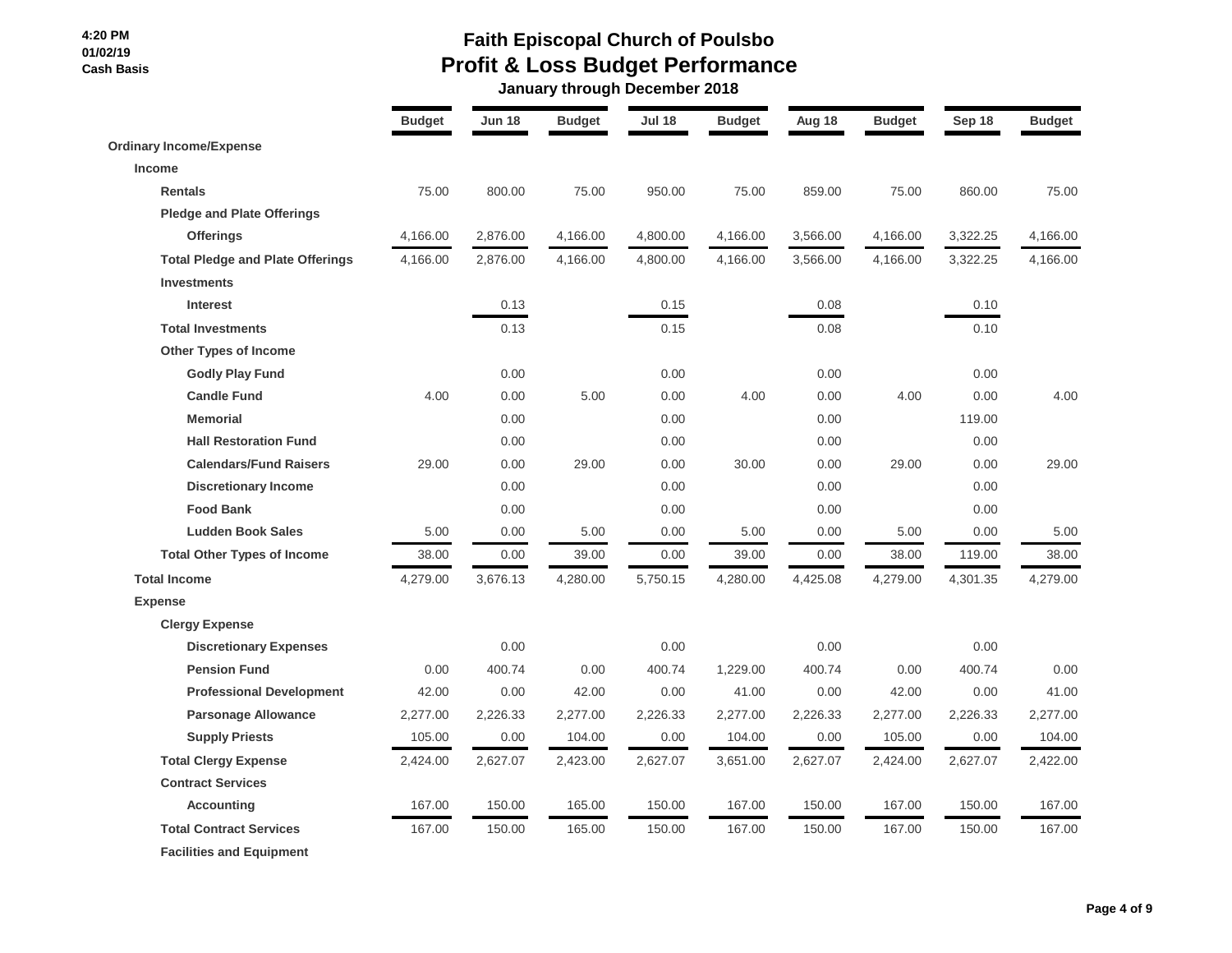|                                       | <b>Budget</b> | <b>Jun 18</b> | <b>Budget</b> | <b>Jul 18</b> | <b>Budget</b> | Aug 18    | <b>Budget</b> | Sep 18 | <b>Budget</b> |
|---------------------------------------|---------------|---------------|---------------|---------------|---------------|-----------|---------------|--------|---------------|
| Landscaping                           | 334.00        | 400.00        | 333.00        | 575.00        | 333.00        | 400.00    | 334.00        | 200.00 | 333.00        |
| <b>Equipment</b>                      |               | 0.00          |               | 0.00          |               | 0.00      |               | 225.00 |               |
| <b>Security System</b>                | 75.00         | 0.00          | 75.00         | 225.00        | 75.00         | 0.00      | 75.00         | 0.00   | 75.00         |
| <b>Building Maintenance</b>           | 167.00        | 0.00          | 167.00        | 800.00        | 167.00        | $-480.64$ | 165.00        | 31.81  | 167.00        |
| <b>Public Utilities</b>               | 239.00        | 235.33        | 239.00        | 238.40        | 239.00        | 263.40    | 239.00        | 238.40 | 240.00        |
| <b>Electric</b>                       | 233.00        | 278.62        | 233.00        | 238.00        | 233.00        | 238.00    | 233.00        | 238.00 | 233.00        |
| Gas                                   | 290.00        | 23.11         | 290.00        | 17.28         | 290.00        | 17.84     | 290.00        | 21.77  | 290.00        |
| <b>Property/Liability Insurace</b>    | 113.00        | 0.00          | 113.00        | 0.00          | 113.00        | 345.75    | 113.00        | 0.00   | 113.00        |
| <b>Total Facilities and Equipment</b> | 1,451.00      | 937.06        | 1,450.00      | 2,093.68      | 1,450.00      | 784.35    | 1,449.00      | 954.98 | 1,451.00      |
| <b>Operations</b>                     |               |               |               |               |               |           |               |        |               |
| <b>License/Permit Fees</b>            |               | 19.00         |               | 65.00         |               | 0.00      |               | 0.00   |               |
| <b>Calendar/Fund Raising Expense</b>  | 0.00          | 0.00          | 0.00          | 0.00          | 0.00          | 0.00      | 0.00          | 0.00   | 190.00        |
| <b>Printing/Copying</b>               | 217.00        | 41.86         | 217.00        | 34.88         | 217.00        | 41.85     | 217.00        | 34.88  | 217.00        |
| <b>Advertising</b>                    | 38.00         | 0.00          | 39.00         | 0.00          | 38.00         | 0.00      | 39.00         | 0.00   | 38.00         |
| <b>Bank Fees</b>                      |               | 0.00          |               | 0.00          |               | 0.00      |               | 25.00  |               |
| <b>Diocesan Assessment</b>            | 625.00        | 485.14        | 625.00        | 1,301.50      | 625.00        | 0.00      | 625.00        | 472.97 | 625.00        |
| <b>Office/General Supplies</b>        | 29.00         | 0.00          | 29.00         | 50.00         | 29.00         | 0.00      | 29.00         | 0.00   | 29.00         |
| <b>Total Operations</b>               | 909.00        | 546.00        | 910.00        | 1,451.38      | 909.00        | 41.85     | 910.00        | 532.85 | 1,099.00      |
| <b>Parish Life</b>                    |               | 0.00          |               | 0.00          |               | 0.00      |               | 0.00   |               |
| Outreach                              |               |               |               |               |               |           |               |        |               |
| <b>Sharenet (Food Bank)</b>           | 0.00          | 0.00          | 0.00          | 0.00          | 0.00          | 0.00      | 0.00          | 0.00   | 0.00          |
| <b>Fishline</b>                       | 42.00         | 0.00          | 41.00         | 0.00          | 42.00         | 0.00      | 42.00         | 0.00   | 42.00         |
| <b>Total Outreach</b>                 | 42.00         | 0.00          | 41.00         | 0.00          | 42.00         | 0.00      | 42.00         | 0.00   | 42.00         |
| Worship                               |               |               |               |               |               |           |               |        |               |
| <b>Supplies</b>                       | 17.50         | 0.00          | 17.50         | 0.00          | 17.50         | 0.00      | 17.50         | 0.00   | 17.50         |
| <b>Altar Guild</b>                    |               | 0.00          |               | 0.00          |               | 0.00      |               | 83.86  |               |
| <b>Flowers</b>                        | 41.00         | 0.00          | 41.00         | 0.00          | 42.00         | 0.00      | 42.00         | 0.00   | 42.00         |
| <b>Total Worship</b>                  | 58.50         | 0.00          | 58.50         | 0.00          | 59.50         | 0.00      | 59.50         | 83.86  | 59.50         |
| <b>BC Retreat</b>                     | 0.00          | 0.00          | 0.00          | 0.00          | 0.00          | 0.00      | 0.00          | 0.00   | 0.00          |
| <b>Convention</b>                     | 0.00          | 0.00          | 0.00          | 0.00          | 0.00          | 0.00      | 0.00          | 0.00   | 0.00          |
| <b>Staff Expense</b>                  |               |               |               |               |               |           |               |        |               |
| <b>L&amp;I Quarter Tax</b>            | 0.00          | 0.00          | 0.00          | 61.82         | 66.00         | 0.00      | 0.00          | 0.00   | 0.00          |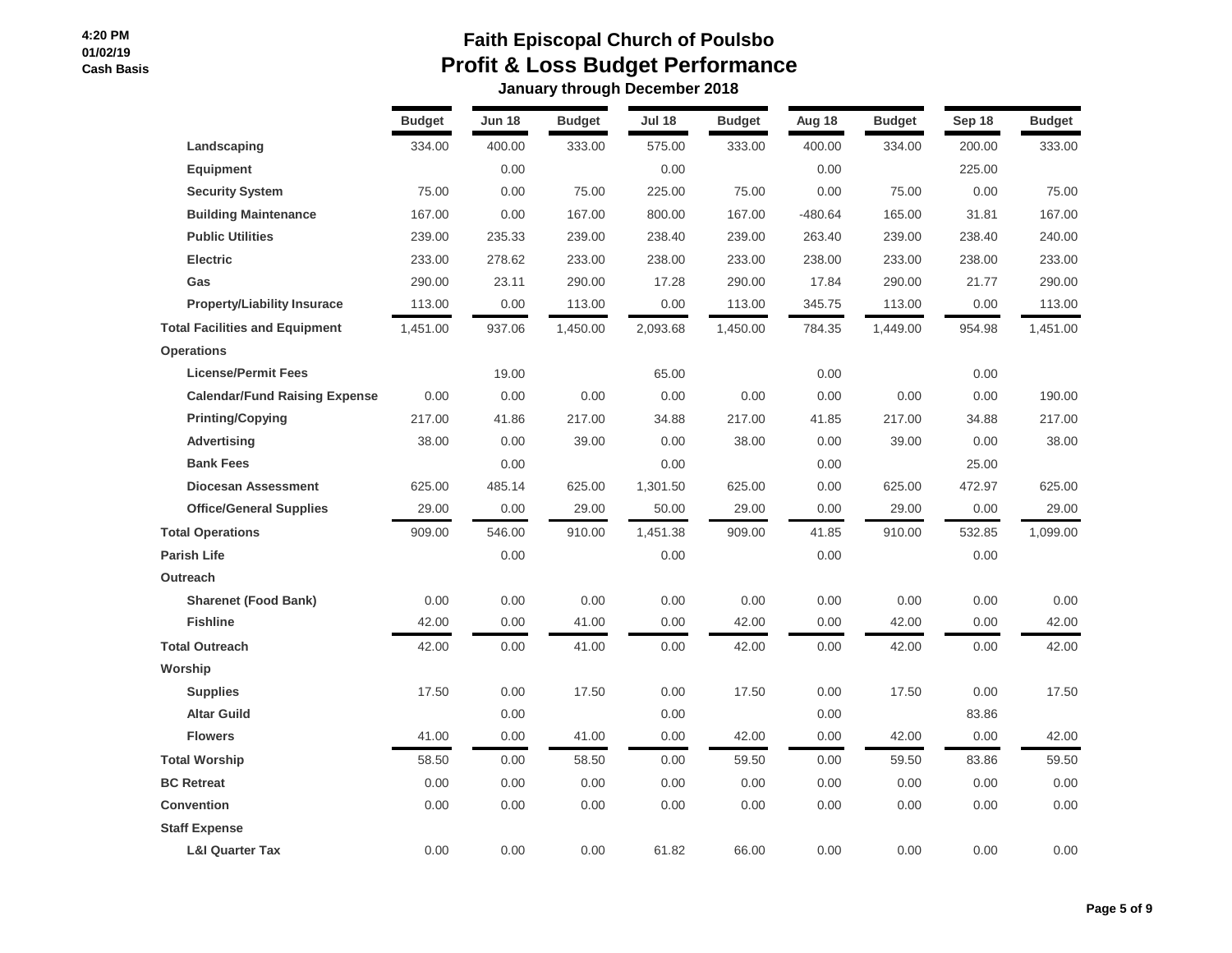|                              | <b>Budget</b> | <b>Jun 18</b> | <b>Budget</b> | <b>Jul 18</b> | <b>Budget</b> | Aug 18   | <b>Budget</b> | Sep 18   | <b>Budget</b> |
|------------------------------|---------------|---------------|---------------|---------------|---------------|----------|---------------|----------|---------------|
| <b>Musician</b>              | 500.00        | 400.00        | 500.00        | 500.00        | 500.00        | 305.00   | 500.00        | 0.00     | 500.00        |
| <b>Total Staff Expense</b>   | 500.00        | 400.00        | 500.00        | 561.82        | 566.00        | 305.00   | 500.00        | 0.00     | 500.00        |
| <b>Total Expense</b>         | 5,551.50      | 4,660.13      | 5,547.50      | 6,883.95      | 6,844.50      | 3,908.27 | 5,551.50      | 4,348.76 | 5,740.50      |
| <b>Net Ordinary Income</b>   | $-1,272.50$   | $-984.00$     | $-1,267.50$   | $-1,133.80$   | $-2,564.50$   | 516.81   | $-1,272.50$   | $-47.41$ | $-1,461.50$   |
| <b>Other Income/Expense</b>  |               |               |               |               |               |          |               |          |               |
| <b>Other Expense</b>         |               |               |               |               |               |          |               |          |               |
| <b>Capital Expense</b>       |               |               |               |               |               |          |               |          |               |
| <b>Nursery</b>               |               | 0.00          |               | 0.00          |               | 0.00     |               | 0.00     |               |
| <b>Sound System</b>          |               | 0.00          |               | 0.00          |               | 0.00     |               | 0.00     |               |
| <b>Equipment/Renovations</b> | 290.00        | 0.00          | 292.00        | 0.00          | 292.00        | 0.00     | 292.00        | 0.00     | 292.00        |
| <b>Hall Restoration</b>      | 583.00        | 0.00          | 583.00        | 7,021.91      | 584.00        | 0.00     | 583.00        | 0.00     | 584.00        |
| <b>Total Capital Expense</b> | 873.00        | 0.00          | 875.00        | 7,021.91      | 876.00        | 0.00     | 875.00        | 0.00     | 876.00        |
| <b>Total Other Expense</b>   | 873.00        | 0.00          | 875.00        | 7,021.91      | 876.00        | 0.00     | 875.00        | 0.00     | 876.00        |
| <b>Net Other Income</b>      | $-873.00$     | 0.00          | $-875.00$     | $-7,021.91$   | $-876.00$     | 0.00     | $-875.00$     | 0.00     | $-876.00$     |
| Net Income                   | $-2,145.50$   | $-984.00$     | $-2,142.50$   | $-8,155.71$   | $-3,440.50$   | 516.81   | $-2,147.50$   | $-47.41$ | $-2,337.50$   |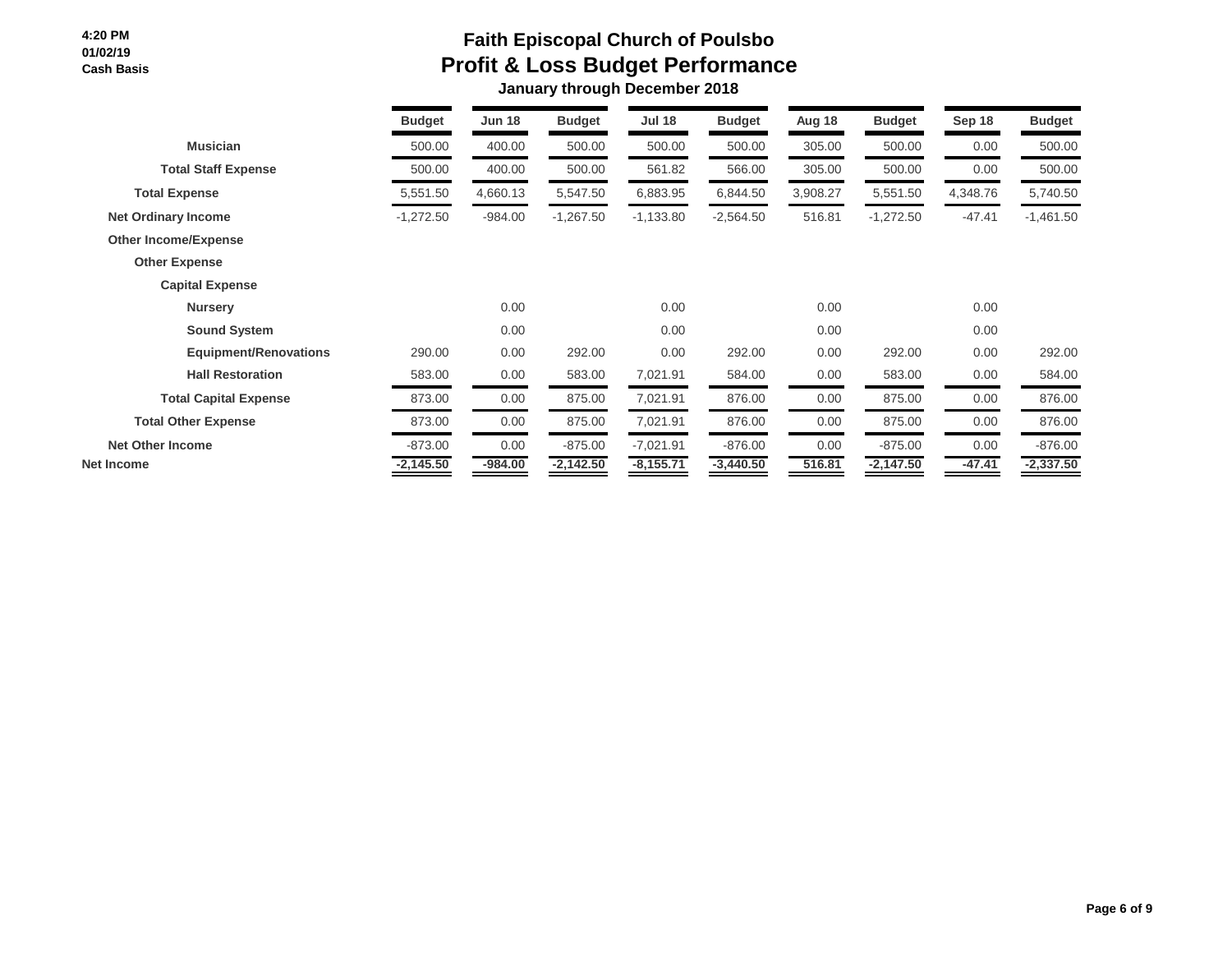## **Faith Episcopal Church of Poulsbo Profit & Loss Budget Performance**

|                                         |          |               |               | January through December 2018 |          | <b>TOTAL</b>  |              |               |                      |  |
|-----------------------------------------|----------|---------------|---------------|-------------------------------|----------|---------------|--------------|---------------|----------------------|--|
|                                         | Oct 18   | <b>Budget</b> | <b>Nov 18</b> | <b>Budget</b>                 | Dec 18   | <b>Budget</b> | Jan - Dec 18 | <b>Budget</b> | <b>Annual Budget</b> |  |
| <b>Ordinary Income/Expense</b>          |          |               |               |                               |          |               |              |               |                      |  |
| <b>Income</b>                           |          |               |               |                               |          |               |              |               |                      |  |
| <b>Rentals</b>                          | 995.00   | 75.00         | 935.00        | 75.00                         | 1,007.20 | 75.00         | 9,131.20     | 900.00        | 900.00               |  |
| <b>Pledge and Plate Offerings</b>       |          |               |               |                               |          |               |              |               |                      |  |
| <b>Offerings</b>                        | 5,006.00 | 4,166.00      | 3,673.00      | 4,166.00                      | 5,830.00 | 4,166.00      | 50,982.25    | 50,000.00     | 50,000.00            |  |
| <b>Total Pledge and Plate Offerings</b> | 5,006.00 | 4,166.00      | 3,673.00      | 4,166.00                      | 5,830.00 | 4,166.00      | 50,982.25    | 50,000.00     | 50,000.00            |  |
| <b>Investments</b>                      |          |               |               |                               |          |               |              |               |                      |  |
| <b>Interest</b>                         | 0.04     |               | 0.09          |                               | 0.20     |               | 1.63         |               |                      |  |
| <b>Total Investments</b>                | 0.04     |               | 0.09          |                               | 0.20     |               | 1.63         |               |                      |  |
| <b>Other Types of Income</b>            |          |               |               |                               |          |               |              |               |                      |  |
| <b>Godly Play Fund</b>                  | 0.00     |               | 0.00          |                               | 0.00     |               | 300.00       |               |                      |  |
| <b>Candle Fund</b>                      | 0.00     | 4.00          | 0.00          | 4.00                          | 0.00     | 4.00          | 56.06        | 50.00         | 50.00                |  |
| <b>Memorial</b>                         | 0.00     |               | 0.00          |                               | 0.00     |               | 119.00       |               |                      |  |
| <b>Hall Restoration Fund</b>            | 0.00     |               | 0.00          |                               | 0.00     |               | 2,250.00     |               |                      |  |
| <b>Calendars/Fund Raisers</b>           | 100.00   | 29.00         | 1,089.35      | 29.00                         | 28.00    | 29.00         | 1,224.35     | 350.00        | 350.00               |  |
| <b>Discretionary Income</b>             | 0.00     |               | 0.00          |                               | 0.00     |               | 100.00       |               |                      |  |
| <b>Food Bank</b>                        | 0.00     |               | 0.00          |                               | 135.00   |               | 135.00       |               |                      |  |
| <b>Ludden Book Sales</b>                | 0.00     | 5.00          | 0.00          | 5.00                          | 0.00     | 5.00          | 0.00         | 60.00         | 60.00                |  |
| <b>Total Other Types of Income</b>      | 100.00   | 38.00         | 1,089.35      | 38.00                         | 163.00   | 38.00         | 4,184.41     | 460.00        | 460.00               |  |
| <b>Total Income</b>                     | 6,101.04 | 4,279.00      | 5,697.44      | 4,279.00                      | 7,000.40 | 4,279.00      | 64,299.49    | 51,360.00     | 51,360.00            |  |
| <b>Expense</b>                          |          |               |               |                               |          |               |              |               |                      |  |
| <b>Clergy Expense</b>                   |          |               |               |                               |          |               |              |               |                      |  |
| <b>Discretionary Expenses</b>           | 0.00     |               | 0.00          |                               | 0.00     |               | 1,596.85     |               |                      |  |
| <b>Pension Fund</b>                     | 400.74   | 1,230.00      | 400.74        | 0.00                          | 400.74   | 0.00          | 4,755.58     | 4,918.00      | 4,918.00             |  |
| <b>Professional Development</b>         | 0.00     | 42.00         | 0.00          | 42.00                         | 0.00     | 41.00         | 0.00         | 500.00        | 500.00               |  |
| <b>Parsonage Allowance</b>              | 2,226.33 | 2,277.00      | 2,226.33      | 2,277.00                      | 2,226.44 | 2,277.00      | 26,766.68    | 27,323.00     | 27,323.00            |  |
| <b>Supply Priests</b>                   | 519.52   | 104.00        | 0.00          | 104.00                        | 0.00     | 104.00        | 775.52       | 1,250.00      | 1,250.00             |  |
| <b>Total Clergy Expense</b>             | 3,146.59 | 3,653.00      | 2,627.07      | 2,423.00                      | 2,627.18 | 2,422.00      | 33,894.63    | 33,991.00     | 33,991.00            |  |
| <b>Contract Services</b>                |          |               |               |                               |          |               |              |               |                      |  |
| <b>Accounting</b>                       | 150.00   | 167.00        | 150.00        | 165.00                        | 150.00   | 167.00        | 1,800.00     | 2,000.00      | 2,000.00             |  |
| <b>Total Contract Services</b>          | 150.00   | 167.00        | 150.00        | 165.00                        | 150.00   | 167.00        | 1,800.00     | 2,000.00      | 2,000.00             |  |
| <b>Facilities and Equipment</b>         |          |               |               |                               |          |               |              |               |                      |  |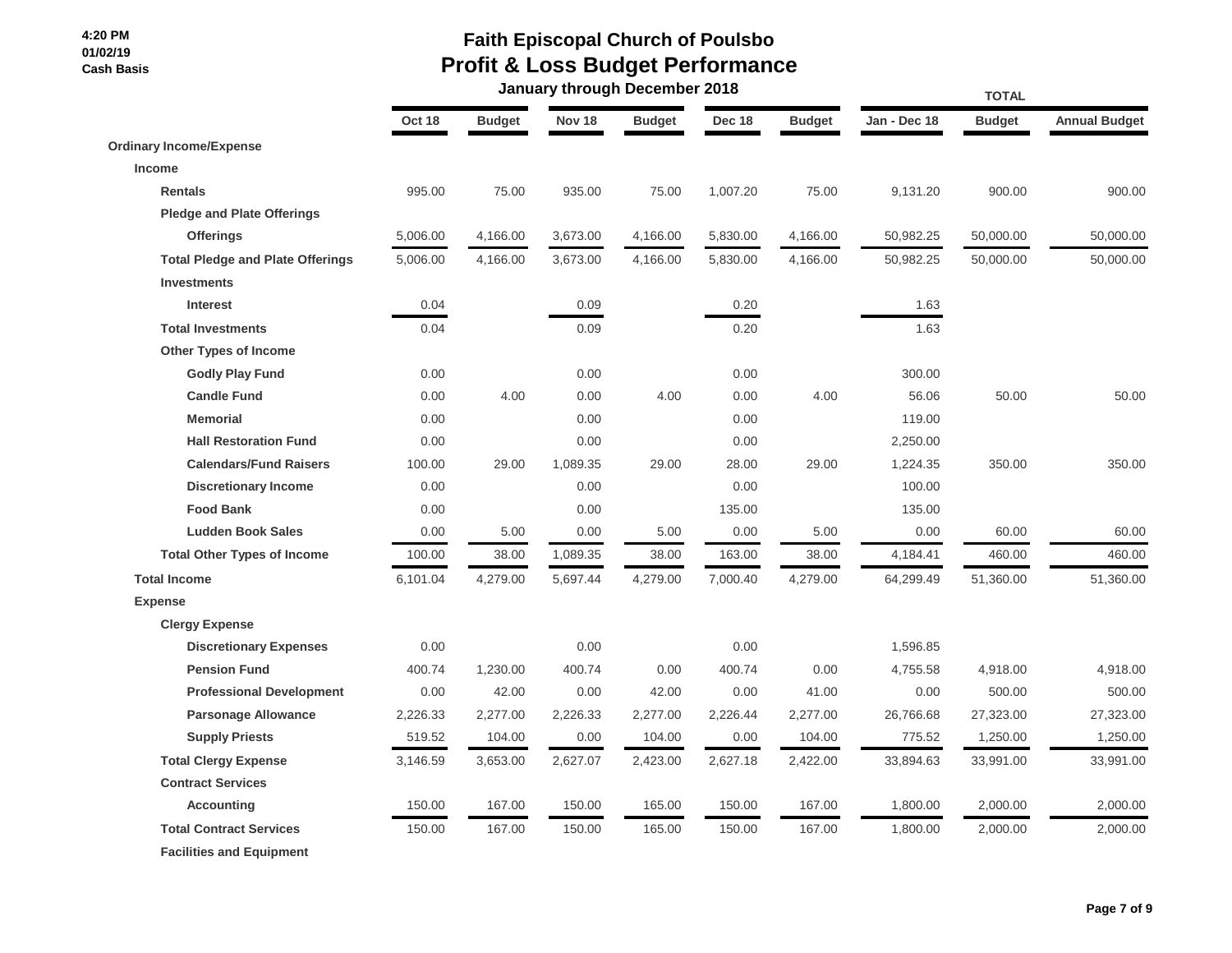|                                       |          |               |               | vanuary un'ough poocnibor |          |               |              | <b>TOTAL</b>  |                      |  |  |
|---------------------------------------|----------|---------------|---------------|---------------------------|----------|---------------|--------------|---------------|----------------------|--|--|
|                                       | Oct 18   | <b>Budget</b> | <b>Nov 18</b> | <b>Budget</b>             | Dec 18   | <b>Budget</b> | Jan - Dec 18 | <b>Budget</b> | <b>Annual Budget</b> |  |  |
| Landscaping                           | 200.00   | 333.00        | 200.00        | 334.00                    | 200.00   | 333.00        | 2,560.00     | 4,000.00      | 4,000.00             |  |  |
| <b>Equipment</b>                      | 0.00     |               | 0.00          |                           | 0.00     |               | 225.00       |               |                      |  |  |
| <b>Security System</b>                | 0.00     | 75.00         | 0.00          | 75.00                     | 225.00   | 75.00         | 450.00       | 900.00        | 900.00               |  |  |
| <b>Building Maintenance</b>           | 530.42   | 167.00        | 193.92        | 167.00                    | 0.00     | 167.00        | 2,718.85     | 2,000.00      | 2,000.00             |  |  |
| <b>Public Utilities</b>               | 238.40   | 240.00        | 241.08        | 240.00                    | 242.80   | 240.00        | 2,852.20     | 2,872.00      | 2,872.00             |  |  |
| <b>Electric</b>                       | 238.00   | 233.00        | 238.00        | 233.00                    | 176.00   | 233.00        | 2,809.62     | 2,796.00      | 2,796.00             |  |  |
| Gas                                   | 52.12    | 290.00        | 147.71        | 290.00                    | 323.99   | 290.00        | 2,311.30     | 3,480.00      | 3,480.00             |  |  |
| <b>Property/Liability Insurace</b>    | 0.00     | 113.00        | 345.75        | 113.00                    | 0.00     | 113.00        | 1,383.00     | 1,357.00      | 1,357.00             |  |  |
| <b>Total Facilities and Equipment</b> | 1,258.94 | 1,451.00      | 1,366.46      | 1,452.00                  | 1,167.79 | 1,451.00      | 15,309.97    | 17,405.00     | 17,405.00            |  |  |
| <b>Operations</b>                     |          |               |               |                           |          |               |              |               |                      |  |  |
| <b>License/Permit Fees</b>            | 0.00     |               | 0.00          |                           | 0.00     |               | 84.00        |               |                      |  |  |
| <b>Calendar/Fund Raising Expense</b>  | 181.30   | 0.00          | 190.00        | 0.00                      | 0.00     | 0.00          | 371.30       | 190.00        | 190.00               |  |  |
| <b>Printing/Copying</b>               | 34.88    | 217.00        | 34.88         | 217.00                    | 43.60    | 217.00        | 1,313.93     | 2,600.00      | 2,600.00             |  |  |
| <b>Advertising</b>                    | 0.00     | 38.00         | 0.00          | 38.00                     | 0.00     | 38.00         | 176.75       | 460.00        | 460.00               |  |  |
| <b>Bank Fees</b>                      | 0.00     |               | 0.00          |                           | 0.00     |               | 25.00        |               |                      |  |  |
| <b>Diocesan Assessment</b>            | 609.50   | 625.00        | 894.92        | 625.00                    | 1,619.55 | 625.00        | 9,965.42     | 7,500.00      | 7,500.00             |  |  |
| <b>Office/General Supplies</b>        | 169.72   | 29.00         | 0.00          | 29.00                     | 50.00    | 29.00         | 545.92       | 350.00        | 350.00               |  |  |
| <b>Total Operations</b>               | 995.40   | 909.00        | 1,119.80      | 909.00                    | 1,713.15 | 909.00        | 12,482.32    | 11,100.00     | 11,100.00            |  |  |
| Parish Life                           | 0.00     |               | 0.00          |                           | 0.00     |               | 204.64       |               |                      |  |  |
| Outreach                              |          |               |               |                           |          |               |              |               |                      |  |  |
| <b>Sharenet (Food Bank)</b>           | 0.00     | 0.00          | 0.00          | 0.00                      | 0.00     | 0.00          | 0.00         | 0.00          | 0.00                 |  |  |
| <b>Fishline</b>                       | 0.00     | 42.00         | 0.00          | 42.00                     | 254.00   | 42.00         | 254.00       | 500.00        | 500.00               |  |  |
| <b>Total Outreach</b>                 | 0.00     | 42.00         | 0.00          | 42.00                     | 254.00   | 42.00         | 254.00       | 500.00        | 500.00               |  |  |
| Worship                               |          |               |               |                           |          |               |              |               |                      |  |  |
| <b>Supplies</b>                       | 0.00     | 17.50         | 0.00          | 17.50                     | 0.00     | 17.50         | 0.00         | 210.00        | 210.00               |  |  |
| <b>Altar Guild</b>                    | 77.72    |               | 0.00          |                           | 100.94   |               | 378.12       |               |                      |  |  |
| <b>Flowers</b>                        | 0.00     | 42.00         | 0.00          | 42.00                     | 0.00     | 42.00         | 0.00         | 500.00        | 500.00               |  |  |
| <b>Total Worship</b>                  | 77.72    | 59.50         | 0.00          | 59.50                     | 100.94   | 59.50         | 378.12       | 710.00        | 710.00               |  |  |
| <b>BC Retreat</b>                     | 0.00     | 0.00          | 0.00          | 0.00                      | 0.00     | 0.00          | 0.00         | 100.00        | 100.00               |  |  |
| <b>Convention</b>                     | 0.00     | 0.00          | 0.00          | 0.00                      | 0.00     | 0.00          | 0.00         | 200.00        | 200.00               |  |  |
| <b>Staff Expense</b>                  |          |               |               |                           |          |               |              |               |                      |  |  |
| <b>L&amp;I Quarter Tax</b>            | 61.62    | 66.00         | 0.00          | 0.00                      | 0.00     | 0.00          | 251.45       | 264.00        | 264.00               |  |  |